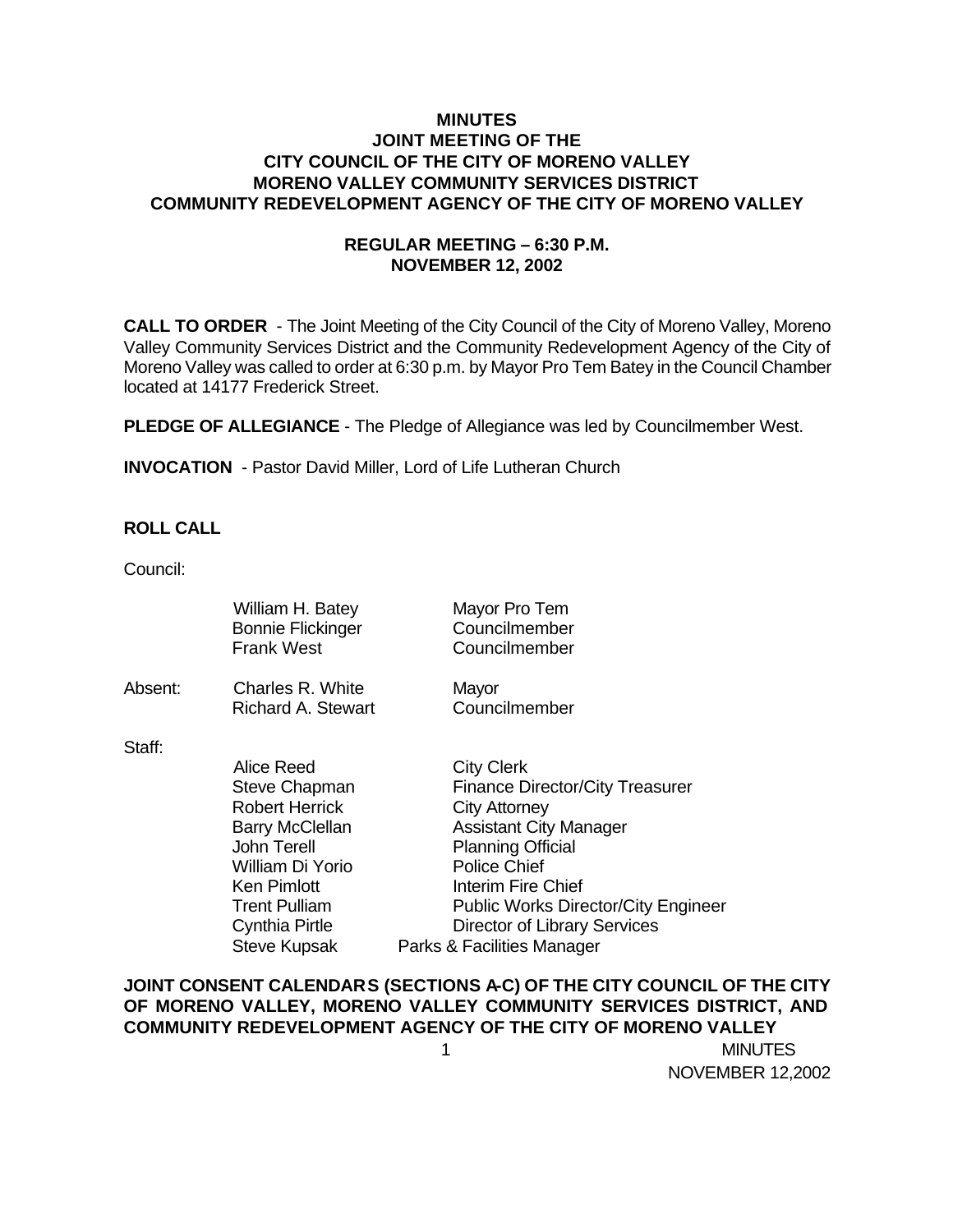Mayor Pro Tem Batey opened the agenda items for the Consent Calendars for public comments.

Pete Bleckert – Address matter of record (Item A6)

1) City should address some of the local street issues with this funding

Pete Bleckert – Address matter of record (Item B5)

1) Local residents that were involved with the Raceway should be memorialized

Councilmember Flickinger made a motion, seconded by Councilmember West to approve the Consent Calendars in their entireties. Motion carried 3-0, Mayor White and Councilmember Stewart absent. Roll call vote.

## **A. CONSENT CALENDAR** - **CITY COUNCIL**

- A1. ORDINANCES FIRST READING BY TITLE ONLY Waived reading of all Ordinance Introductions and read by title only.
- A2. MINUTES REGULAR MEETING OF OCTOBER 8, 2002 Approved as submitted
- A3. MINUTES SPECIAL MEETING OF OCTOBER 15, 2002 Approved as submitted
- A4. MINUTES SPECIAL MEETING OF OCTOBER 29, 200) Approved as submitted
- A5. APPROVE CONTINUING APPROPRIATIONS FOR FY 2002-03 BUDGET AND FINAL BUDGET ADJUSTMENTS/CORRECTION Approved the continuing appropriations for FY 2002-03.
- A6. RECHE CANYON ROAD ALIGNMENT STUDY Approved the Cooperative Agreement between the City of Moreno Valley, the City of Colton, the County of Riverside, and the County of San Bernardino for the preparation of a Project Study Report and Preliminary Environmental Study for the improvement of Reche Canyon Road/Reche Vista Drive; authorized release of Request For Proposal to Prepare a Road Alignment Study Project Report and Preliminary Environmental Study on Reche Canyon Road and Reche Vista Drive, pending completion of Cooperative Agreement by all other participating agencies; authorized transfer of \$13,750 from Account No. 125.67521 (Preliminary Street Engineering) to Account No. 125.67521 (Reche Vista/Reche Canyon PSR); and authorized staff to withdraw funding from Account No. 125.67521 to pay for the approved expenditures.
- A7. MARCH AIR RESERVE BASE RESOLUTION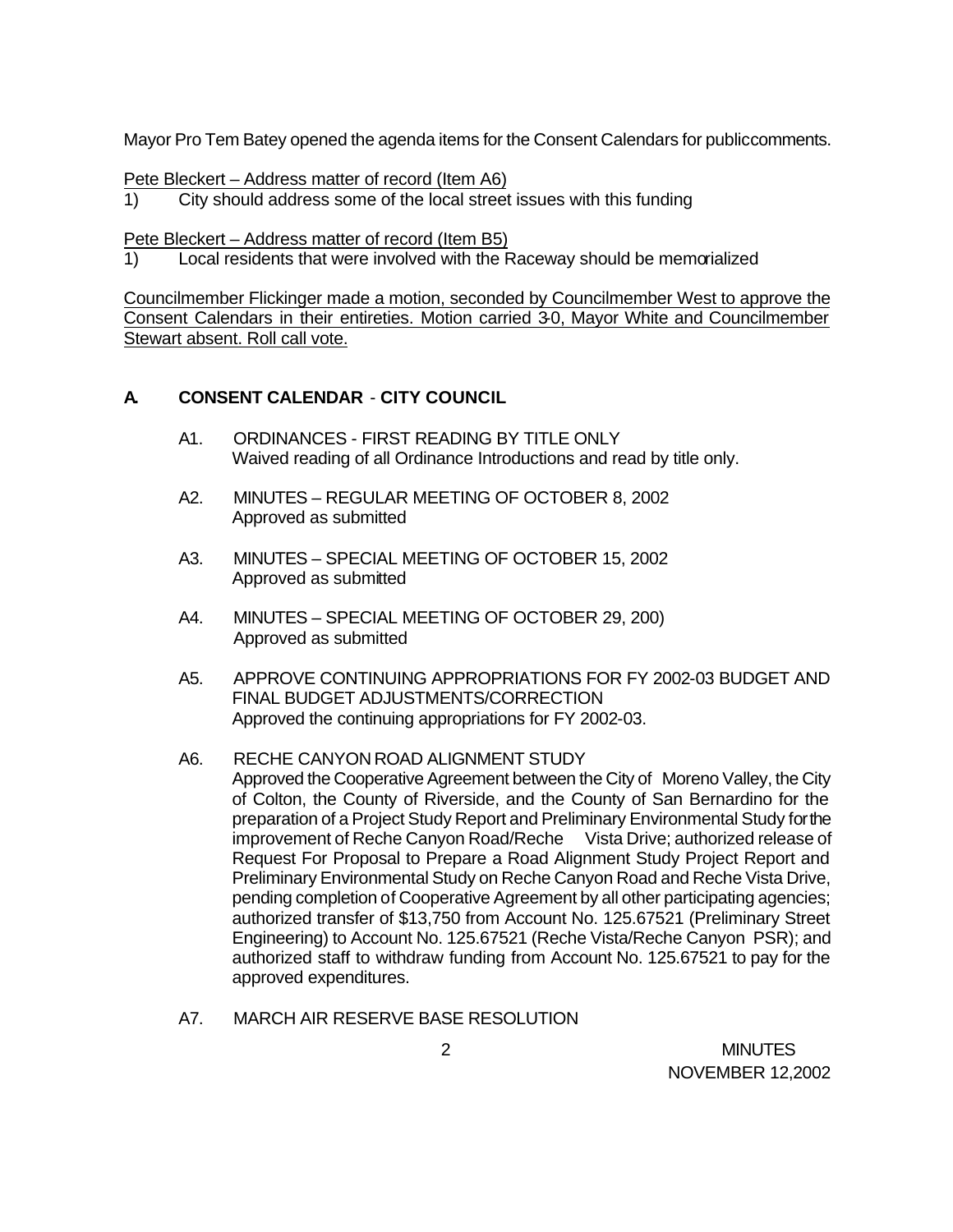Adopted Resolution 2002-67 in support of March Air Reserve Base.

### Resolution No. 2002-67

A Resolution of the City Council of the City of Moreno Valley, California, In Honor and Support of the March Air Reserve Base and the Military and Civilian Personnel Stationed Therein

A8. WARRANT REPORT – SEPTEMBER, 2002 Adopted Resolution No. 2002-68, approving the Warrant Report, dated September, 2002 in the total amount of \$3,324,668.76.

### Resolution No. 2002-68

A Resolution of the City Council of the City of Moreno Valley, California, Approving the Warrant Report Dated September 30, 2002

- A9. APPROVAL OF COOPERATIVE AGREEMENT FOR LINE A-A, LATERAL C OF THE WEST END MORENO MASTER DRAINAGE PLAN, BETWEEN THE RIVERSIDE COUNTY FLOOD CONTROL AND WATER CONSERVATION DISTRICT, CITY OF MORENO VALLEY, AND WESTERN PACIFIC HOUSING, INC., WEST OF ELSWORTH STREET AND NORTH OF COTTONWOOD AVENUE (WESTERN PACIFIC HOUSING, INC.) Approved the cooperative agreement between the Riverside County Flood Control and Water Conservation District, City of Moreno Valley, and Western Pacific Housing, Inc. for West End Moreno MDP Line A-A, Lateral C; authorized the Mayor to execute the agreement; and directed the City Clerk to forward the signed agreement to the Riverside County Flood Control and Water Conservation District.
- A10. RATIFICATION OF PROPOSED PROJECTS FOR THE HAZARD ELIMINATION SAFETY PROGRAM GRANT APPLICATION Ratified the submission of the proposed projects for the Hazard Elimination Safety (HES) Program Grant Application.
- A11. FINAL MAP 21040-5 ACCEPT SUBSTITUTION OF BONDS AND AGREEMENT FOR PUBLIC RIGHT OF WAY IMPROVEMENTS, NORTH OF ELDER AND EAST OF MORRISON STREET (FIESTA DEVELOPMENT, INC.) Accepted the substitution of bonds and Agreement for Public Improvements for Final Map 21040-5; authorized the Mayor to execute the agreement; directed the City Clerk to forward the signed agreement to the County Recorder's Office for recordation; and instructed the City Engineer to prepare the exoneration of the Faithful Performance Bond and Material & Labor Bond placed by Procopius Land Company upon acceptance of the substitution bonds and agreement.
- A12. PARCEL MAP 29925 REDUCE FAITHFUL PERFORMANCE BOND AND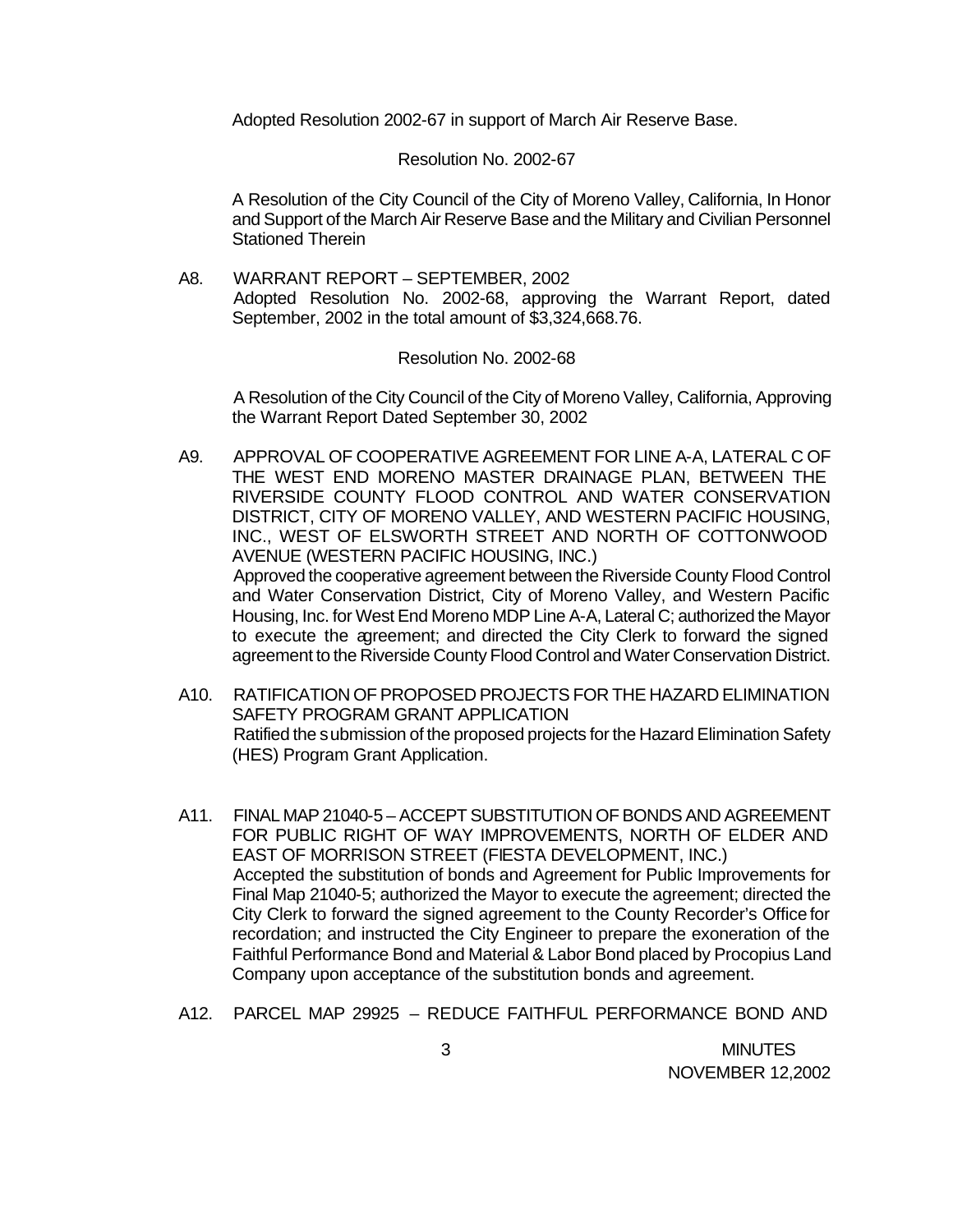ADOPT RESOLUTION NO. 2002-71, A RESOLUTION OF THE CITY COUNCIL OF THE CITY OF MORENO VALLEY AUTHORIZING ACCEPTANCE OF THE PUBLIC RIGHT-OF-WAY IMPROVEMENTS AS COMPLETE AND ACCEPTING JOHN F. KENNEDY DRIVE AND PERRIS BOULEVARD INTO THE CITY MAINTAINED STREET SYSTEM, SOUTHEAST CORNER OF JOHN F. KENNEDY DRIVE AND PERRIS BOULEVARD (DOLAN CONSTRUCTION CO., INC.)

Approved a 90% reduction to the Faithful Performance Bond for Parcel Map 29925; instructed the City Engineer to prepare a 90% reduction to the Faithful Performance Bond; and adopted Resolution No. 2002-71 authorizing the acceptance of the public right-of-way improvements for Parcel Map 29925 as complete and accepting John F. Kennedy Drive and Perris Boulevard into the City maintained street system.

### Resolution No. 2002-71

A Resolution of the City Council of the City of Moreno Valley, California, Authorizing the Acceptance of the Public Right-of-Way Improvements as Complete Within Parcel Map 29925, and Accepting John F. Kennedy Drive and Perris Boulevard into the City Maintained Street System

- A13. APPROVAL OF QUARTERLY INVESTMENT REPORT QUARTER ENDED SEPTEMBER 30, 2002 Approved and accepted the quarterly investment report, in compliance with California Government Code Section 53646.
- A14. GRANT OF UTILITY EASEMENT TO SOUTHERN CALIFORNIA EDISON COMPANY AT COLLEGE PARK FIRE STATION NO. 91, PROJECT NO. 00- 4372540

Granted a utility easement to Southern California Edison Company (SCE) and authorized the City Engineer to execute the Grant of Easement.

# **B. CONSENT CALENDAR** - **COMMUNITY SERVICES DISTRICT**

- B1. ORDINANCES FIRST READING BY TITLE ONLY Waived reading of all Ordinance Introductions and read by title only.
- B2. MINUTES REGULAR MEETING OF OCTOBER 8, 2002 Approved as submitted
- B3. MINUTES SPECIAL MEETING OF OCTOBER 15, 2002 Approved as submitted
- B4. MINUTES SPECIAL MEETING OF OCTOBER 29, 2002 Approved as submitted
- B5. APPROVAL OF PROPOSAL FOR RIVERSIDE INTERNATIONAL RACEWAY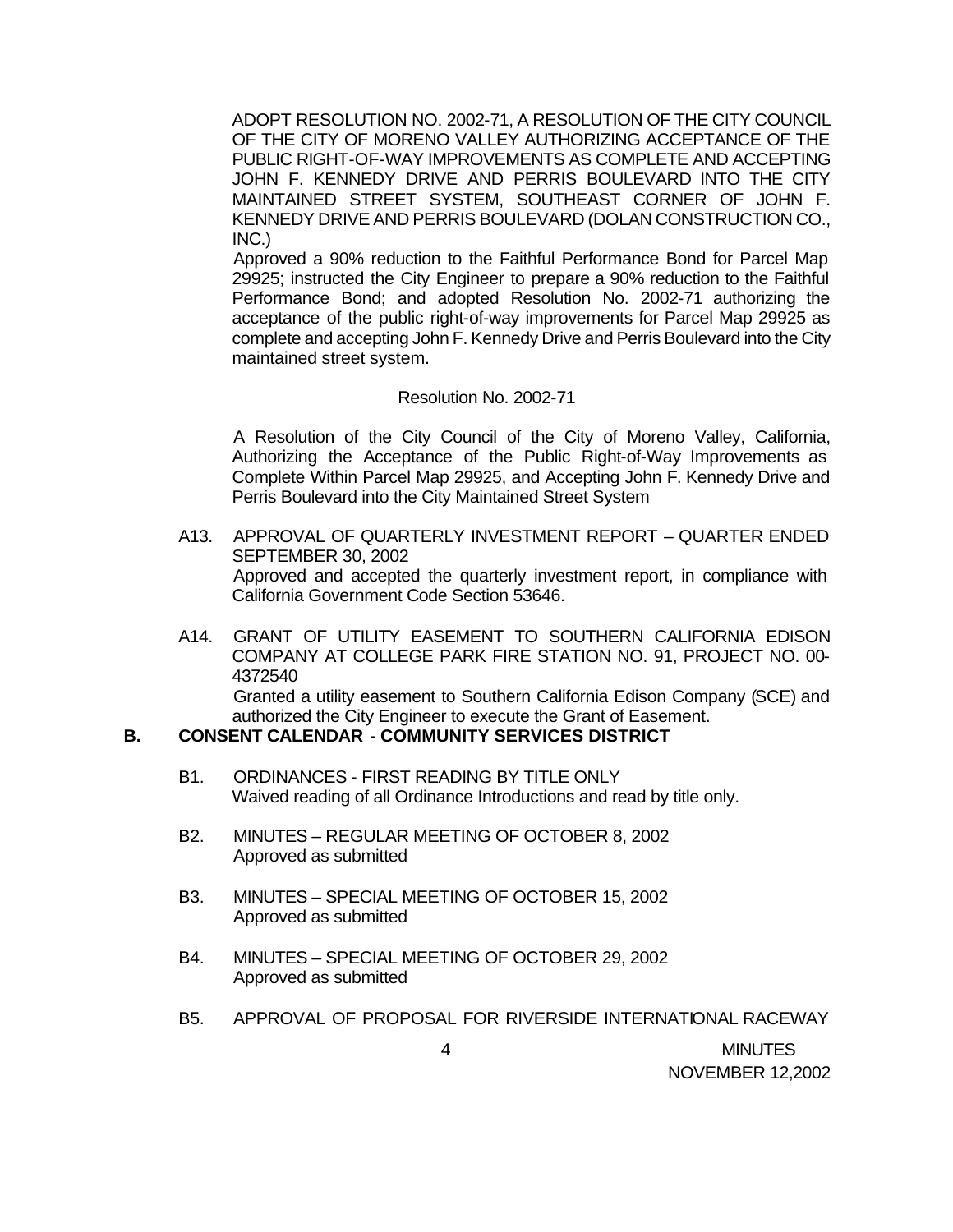MONUMENT AT TOWNGATE PARK PHASE II RECREATION CENTER Approved the proposal for the Riverside International Raceway Monument at TownGate Park Phase II Recreation Center.

- B6. FINAL MAPS 23388 AND 23455 ACCEPT LANDSCAPE AND IRRIGATION IMPROVEMENTS INTO THE CSD LANDSCAPE MAINTENANCE ZONE E-4 AND REDUCE FAITHFUL PERFORMANCE BONDS FOR LANDSCAPE AND IRRIGATION IMPROVEMENTS, NORTH SIDE OF JOHN F. KENNEDY DRIVE, EAST OF MORENO BEACH DRIVE (KB HOME GREATER LOS ANGELES, INC.) Accepted landscape & irrigation improvements for Final Maps 23388 and 23455 into the Moreno Valley Community Services District Landscape Maintenance Zone E-4; approved a 90% reduction to the Landscape & Irrigation Faithful Performance Bonds; and instructed the City Engineer to prepare a 90% reduction letter reducing
- B7. FINAL MAPS 23553-2 AND 23553-3 REDUCE FAITHFUL PERFORMANCE BONDS FOR EQUESTRIAN TRAIL AND LANDSCAPE & IRRIGATION IMPROVEMENTS AND ACCEPT EQUESTRIAN TRAIL AND LANDSCAPE & IRRIGATION IMPROVEMENTS INTO THE MORENO VALLEY COMMUNITY SERVICES DISTRICT ZONES A AND E RESPECTIVELY, EAST SIDE OF PIGEON PASS ROAD, NORTH OF SUNNYMEAD RANCH PARKWAY (MV DEVELOPMENT, LLC)

Accepted equestrian trail and landscape & irrigation improvements for Final Maps 23553-2 and 23553-3 into the Moreno Valley Community District Zones A and E respectively; approved a 90% reduction to the Landscape & Irrigation and Equestrian Trail Faithful Performance Bonds; and instructed the City Engineer to prepare a 90% reduction letter reducing the Landscape and Irrigation and Equestrian Trail Faithful Performance Bonds.

## **C. CONSENT CALENDAR** - **COMMUNITY REDEVELOPMENT AGENCY**

the Landscape & Irrigation Faithful Performance Bonds.

- C1. ORDINANCES FIRST READING BY TITLE ONLY Waived reading of all Ordinance Introductions and read by title only.
- C2. MINUTES REGULAR MEETING OF OCTOBER 8, 2002 Approved as submitted
- C3. MINUTES SPECIAL MEETING OF OCTOBER 15, 2002 Approved as submitted
- C4. MINUTES SPECIAL MEETING OF OCTOBER 29, Approved as submitted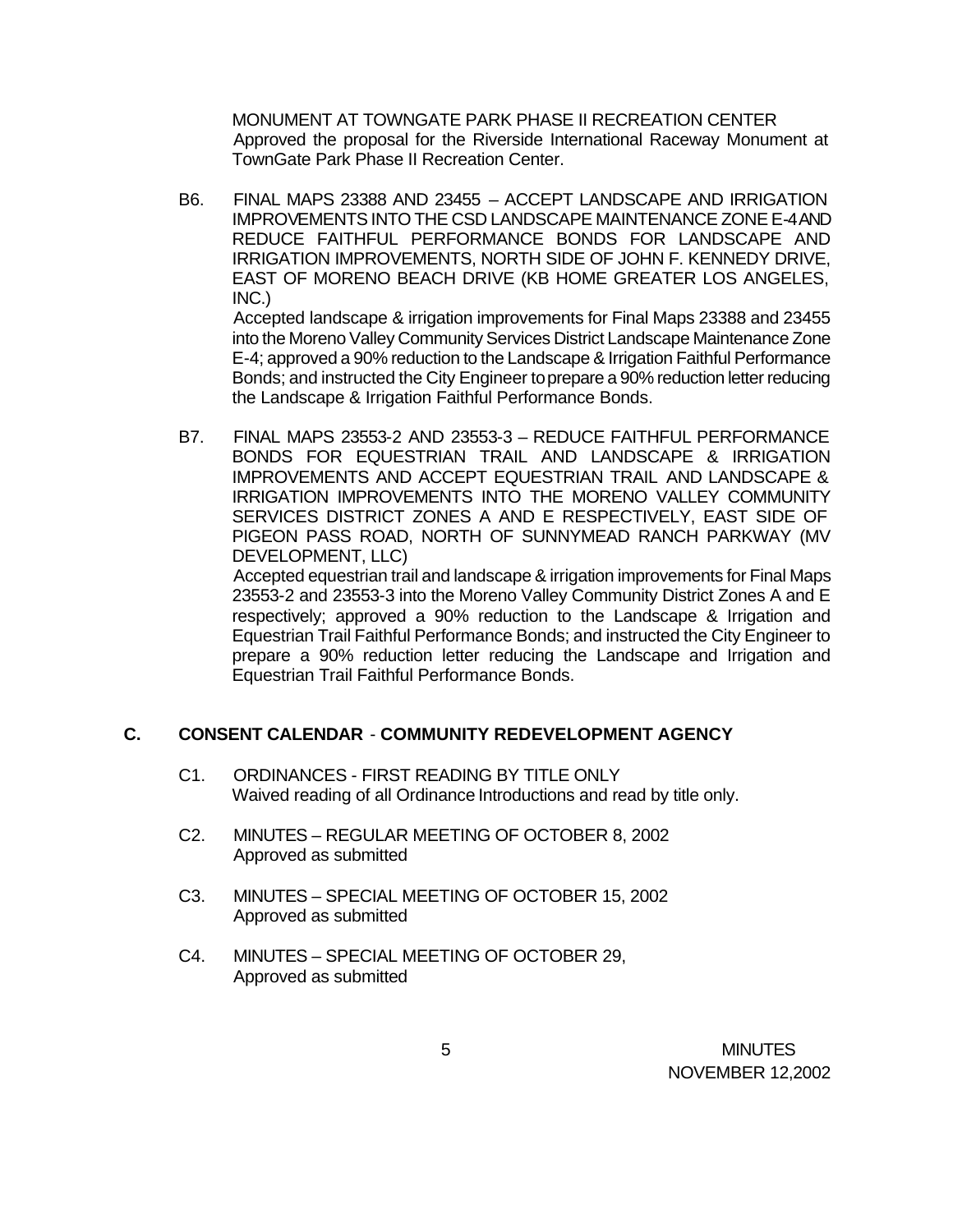# **D. PUBLIC HEARINGS**

D1. A PUBLIC HEARING REGARDING A GENERAL PLAN AMENDMENT (PA02- 0050) CHANGE OF ZONE (PA02-0051) AND CONDITIONAL USE PERMIT (PA02-0052) FOR A SELF-STORAGE FACILITY LOCATED ON THE SOUTH SIDE OF SUNNYMEAD BLVD. BETWEEN PERRIS BLVD. AND KITCHING ST. AND SUBMITTED BY CHUCK PIFER OF PIFER DEVELOPMENT

Mayor Pro Tem opened the public testimony portion of the public hearing. Public testimony was received by Pete Bleckert.

Councilmember Flickinger made a motion, seconded by Councilmember West to continue this item to the regularly scheduled City Council meeting of November 26, 2002. Motion carried 3-0, Mayor White and Councilmember Stewart absent. Roll call vote.

# **E. ITEMS REMOVED FROM CONSENT CALENDARS FOR DISCUSSION OR SEPARATE ACTION - NONE**

# **F. REPORTS**

F1. REPORT TO CONSIDER PUBLIC COMMENTS REGARDING THE MAIL BALLOT PROCEEDING TO REACTIVATE CSD ZONE D (PARKWAY LANDSCAPE MAINTENANCE) AT THE STANDARD SERVICE LEVEL FOR TRACT 20715

Vice-President Batey opened the agenda item for public comments; there being none, public testimony was closed.

Boardmember Flickinger made a motion, seconded by Boardmember West to receive and file. Motion carried unanimously.

## **G. LEGISLATIVE ACTIONS**

ORDINANCES - 1ST READING AND INTRODUCTION - NONE

ORDINANCES - 2ND READING AND ADOPTION - NONE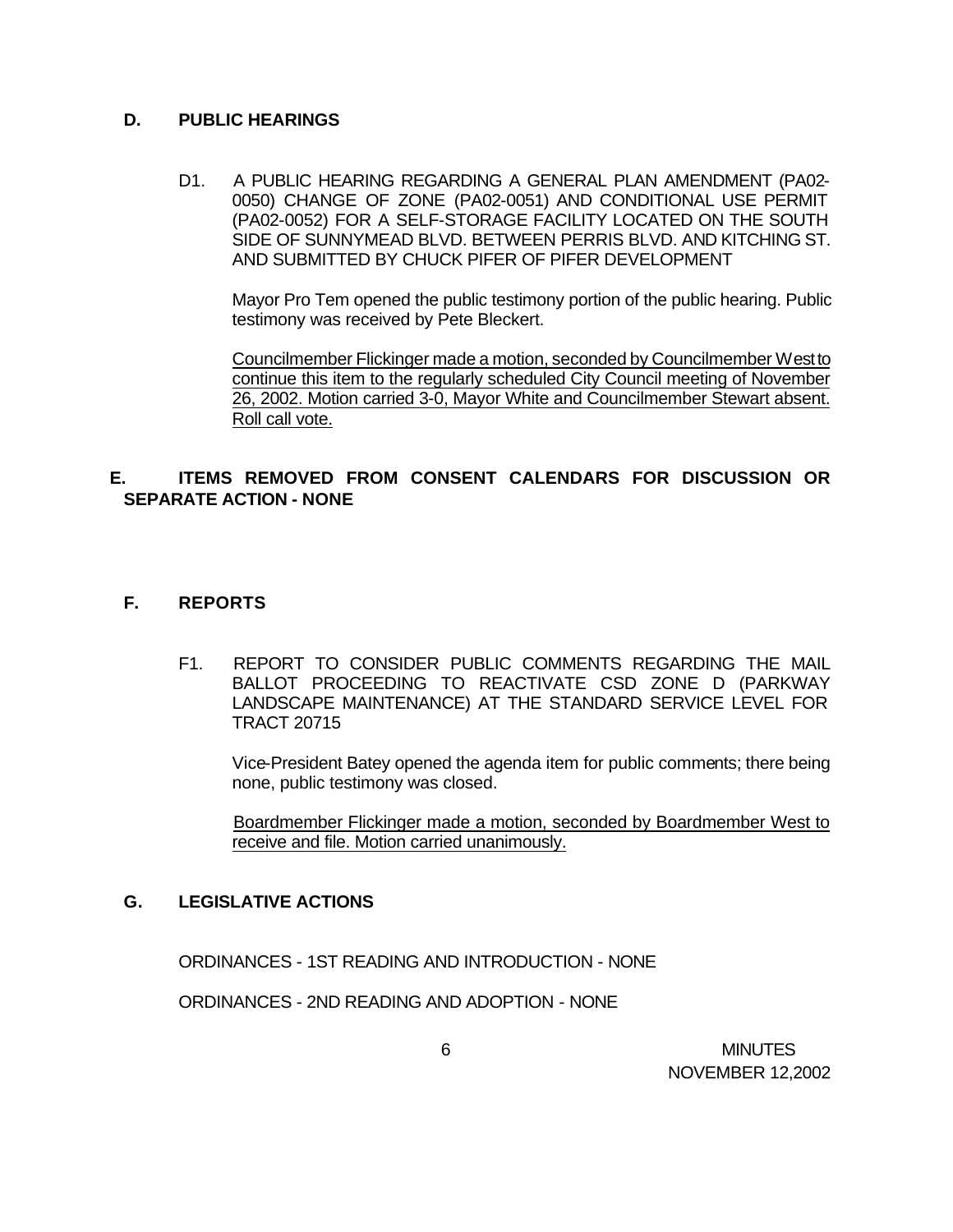# ORDINANCES - URGENCY ORDINANCES – NONE

RESOLUTIONS – NONE

PUBLIC COMMENTS **ON ANY SUBJECT NOT ON THE AGENDA** UNDER THE JURISDICTION OF THE CITY COUNCIL ARE AS FOLLOWS:

### Pete Bleckert – Address matter of record

1) Congratulated winners of Measure "F" election – proponents will be back

Priscilla Banks – 13560 Searson Drive

1) Stated the 10-12 people who proposed Measure "F" only spent \$300

# **CLOSING COMMENTS AND/OR REPORTS OF THE CITY COUNCIL, COMMUNITY SERVICES DISTRICT, OR COMMUNITY REDEVELOPMENT AGENCY**

Councilmember Flickinger

- 1) Stated she has always treated the citizens of Moreno Valley with respect even when she is accused of lying
- 2) Feels the voters have spoken with respect to the Utility User's tax
- 3) Thanked the voters of District 4 for reelecting her to serve them for another term

Councilmember West

1) Received e-mail message from a constituent living on the East end of town who had law enforcement issues – very pleased with the response from Chief DiYorio and the Police **Department** 

Mayor Pro Tem Batey

1) Agrees with Mr. Bleckert regarding public safety and becoming independent from the County - would like City to have its own Police Department

## **CLOSED SESSION**

## **REPORT OF ACTION FROM CLOSED SESSION BY CITY ATTORNEY, IF ANY**

Council voted to join the Amicus Petition to the Supreme Court in the case of Barden v. City of Sacramento, 292 F.3d (9<sup>th</sup> Cir. 2002)

## **ADJOURNMENT**

There being no further business to conduct, the meeting was adjourned at 7:20 p.m. by unanimous informal consent.